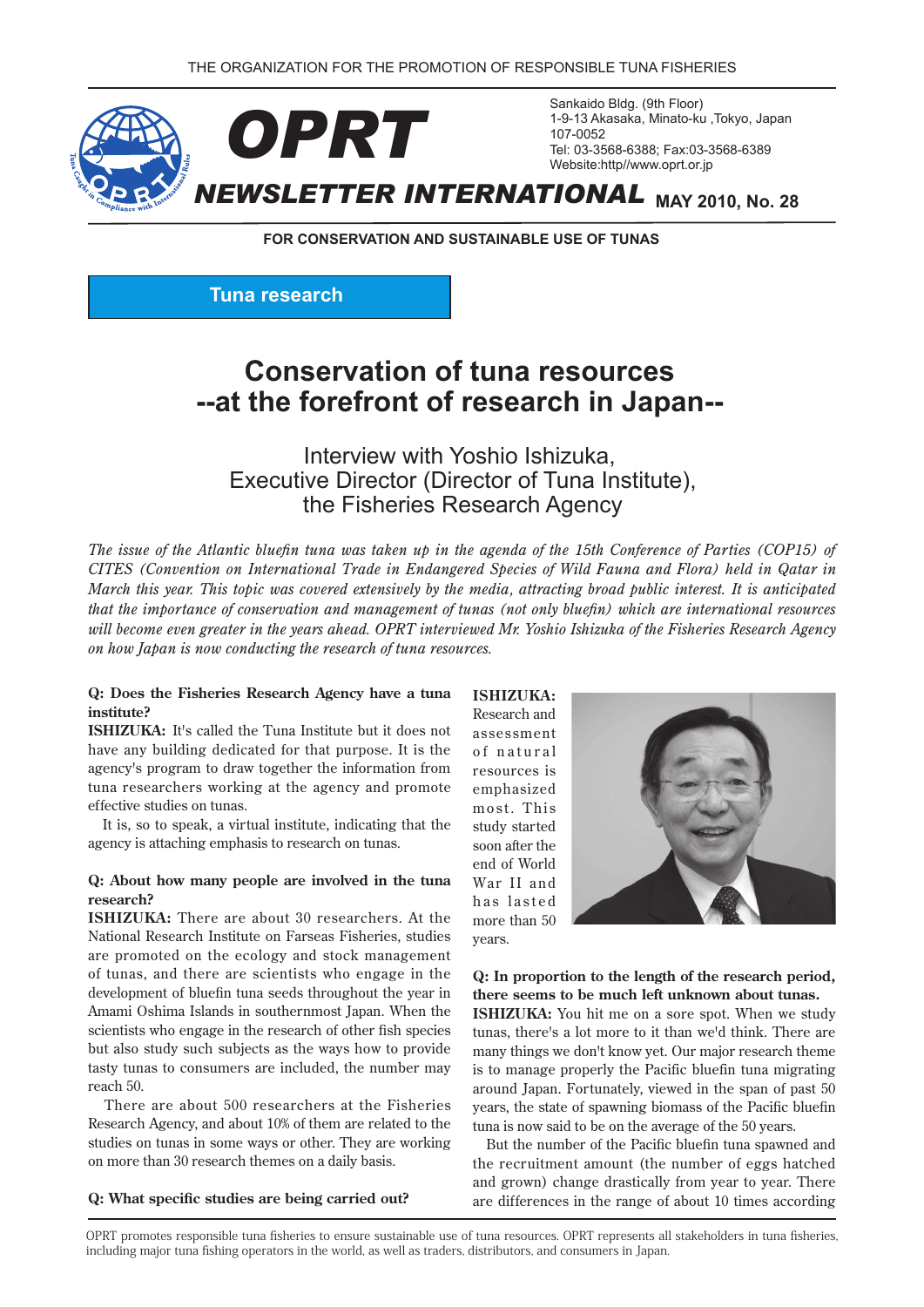to years. There are times when recruitment is large even when spawning biomass is small, and there are also reverse situations. If a large number of tunas are caught when recruitment is small, there arose a possibility for the stock to decline.

For this reason, it is very important to examine accurately and quickly the stock status of tunas, such as .recruitment

#### **Q:** Why does recruitment differ so drastically from **?year to year**

**ISHIZUKA:** Even supposing that the number of eggs spawned by the bluefin tuna remains the same every year, the rates of survival from eggs to juvenile fish differ according to environmental factors, such as the amount of feed organisms.

Last year, a survey incorporating such environmental factors was carried out near the Kume Island in Okinawa Frefecture, the area said to be the spawning ground for bluefin tuna, and we succeeded in collecting many bluefin tuna juveniles for the first time in the world.

The same survey will be launched in the Sea of Japan as well in the new fiscal year.

#### **Q:** I hear that research has been promoted to reduce **bycatch** of immature tunas.

**ISHIZUKA:** There is a fishing method called purse-<br>seining which is designed to catch tunas and skipjack tunas by finding their schools and surrounding them with large nets. This fishing method originally targets skipjack tunas, but there are cases where small bigeye tunas which will grow from now are also caught incidentally by that method. This is causing a negative impact on the population of bigeye tunas. We are also engaged in the studies to resolve such bycatch issue.

#### **Q:** In what way do you think this issue can be **?solved**

**ISHIZUKA:** We are taking various approaches such as enlarging mesh size or changing the depth of nets. We are also exploring the possibility to develop fishing methods to catch only targeted fish by using the differences of light or sound sensitivity between bigeye tunas and skipjack tunas.

#### **Q:** Recently we often hear about tuna farming.

**ISHIZUKA:** The number of bluefin tuna juveniles used as seeds for tuna farming in Japan is said to be  $400,000$  to  $500,000$  fish. As I said earlier, there is no problem when the recruitment is large. But when it is small, the catch can give a negative impact on the population because it is wild fish that are used for farming.

For this reason, we have been promoting development of production technology of artificial seeds in cooperation with Kinki University and private corporations. Last year, Kinki University shipped about 30,000 seeds to private tuna farmers.

#### resources would be eliminated in the near future.

**ISHIZUKA:** Not so soon. We still need to develop further technology. In the case of flatfish and sea bream, the proportion of eggs to grow into seed stands at several tens of percent. But in the case of bluefin tuna, it is only 1-2%. The size of bluefin parent fish is large and much care is required to manage them.

Add to that, the environment to control delicately the changes of water temperatures is necessary in order to have the parent fish to spawn eggs on a stable basis. It means there are still much to do. But these are issues that must be overcome in order to ensure sustainable utilization of tuna resources for which demand has been increasing on a global scale. It is our hope that the Japanese government will build a facility for development of such technology and contribute to the benefit of the international community.

#### **Q:** Do you think that there will eventually be no need to catch tunas in the wild?

**ISHIZUKA:** I don't think wild tunas will become unnecessary. Using wild tunas on a sustainable basis by using the natural productivity is an approach friendly to the environment and that should be pursued in the first place. However, research on seed production is indispensable to alleviate pressures to the natural resources as dependence on the wild resources is very heavy at present. It is needless to say that the best way is to manage the natural resources properly without causing their deterioration.

**Q:** I also heard that study is underway to produce high-quality tunas by examining genetic information. ISHIZUKA: We are now analyzing the genetic base sequences of tunas with the aim to produce tunas having high growth rate and those having a strong resistance against disease. It is our hope to contribute to production of disease-resistant tunas by examining what kind of information the sequences take command.

#### **Q:** At CITES COP15, the bluefin tuna came in the limelight in the world. How should consumers understand this turn of events?

**KSHIZUKA:** What I wish for ordinary consumers to know is that tunas are by no means an endangered species like coelacanth. In point of fact, the tuna is a species that has sustained continuous annual catch in the amount of several tens of thousand tons. It is quite different from a rare species whose number can be scarcely counted. If tuna stock management is implemented properly, we can be assured that the stock size will increase. Fish, not only tunas, are the resources that can be used nearly permanently in the future if they are used in an appropriate .manner

It is man who should contemplate wisely on ways to avoid excessive catch. I think this is a very important point to be kept firmly in mind.

#### **Q:** That means the negative impact on natural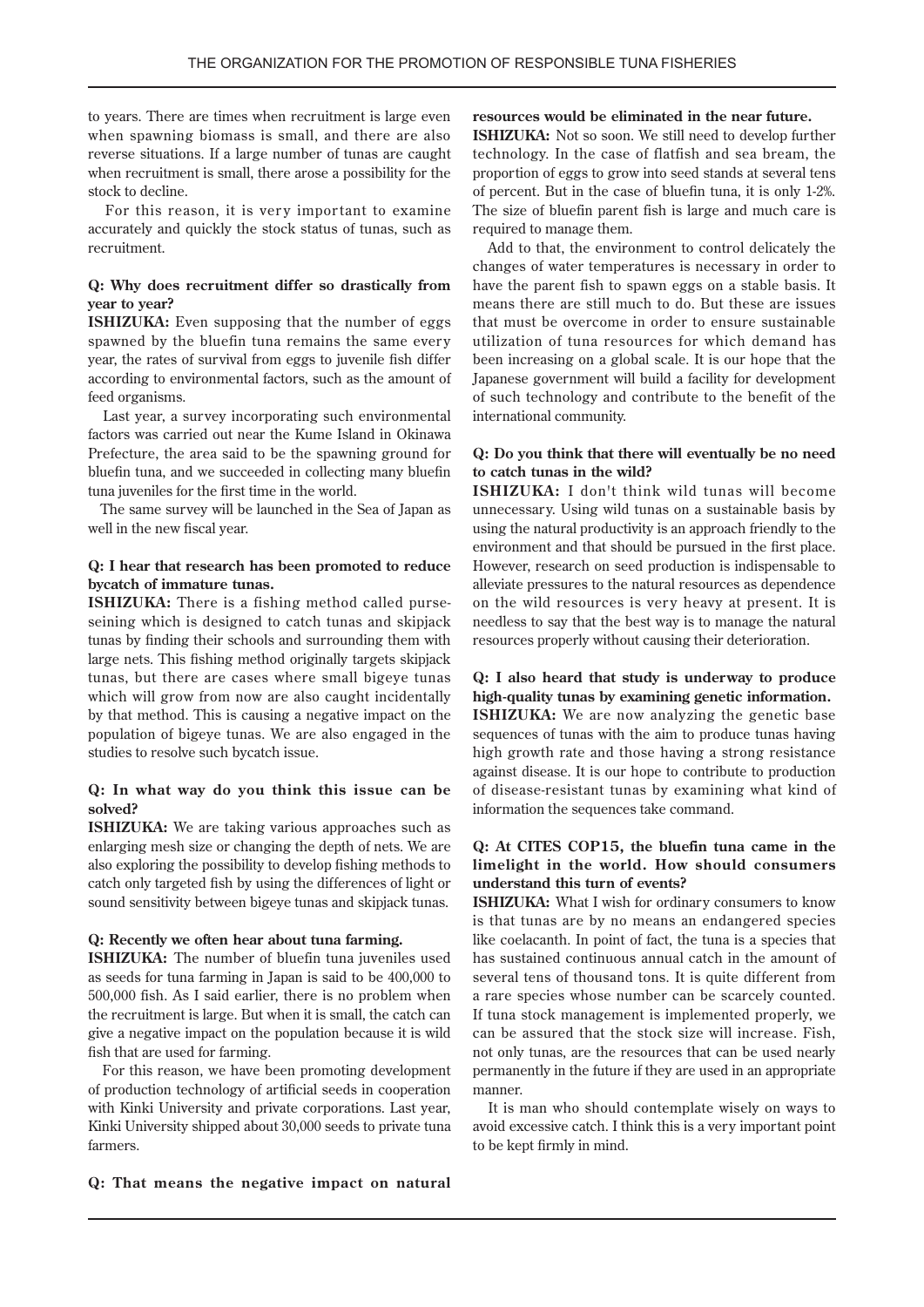### **CITES on Atlantic bluefin tuna**

# **CITES** rejects the proposal to **list the Atlantic bluefin tuna in Appendix I**

The 15th Conference of Parties of CITES, held March 13-25, closed its session by rejecting the proposals to list the Atlantic bluefin tuna, sharks and precious 13-25, closed its session by rejecting the proposals corals in CITES Appendices.



Mr. Hirotaka Akamatsu, Japan's Minister of Agriculture, Forestry and Fisheries, made the following comments regarding the results of the meeting.

"Japan's position is that the most appropriate approach to fishery resource management is that the competent regional fisheries management organizations (RFMOs) manage the resources accurately based on scientific evidence with respect to the resources for which sustainable use should be ensured. The outcome of the CITES meeting this time clearly indicated that Japan's position was duly appreciated in the international society."

"At the same time, we must also admit that a considerable number of countries gave support to the inclusion of the Atlantic bluefin tuna in Appendix I, i.e. total prohibition of the trade. In the background of this move, there appears to be an awareness of the issue that the stock management by RFMOs has not achieved adequate effectiveness."

"If this situation is left as it is now, there is a concern that not only the Atlantic bluefin tuna but other tuna species may be proposed to be subject to CITES regulations in the .future

"In order to dissipate such a concern, I think it is crucial for us to make fully effective the stock management by various RFMOs and governments."

"To this end, Japan is committed to assume an even greater leadership toward establishing a scheme in which RFMOs could decide solid stock management measures based on sicenticific stock assessment and member States would strictly comply with those measures. Furthermore, Japan is ready to lead the effort to prevent overfishing of tunas in close and reinforced cooperation and coordination with developing countries.

"Japan is also determined not to import any seafood caught in violation of the RFMOs' regulations."

"With respect to full-scale bluefin tuna farming that would not cause any adverse impact on the natural resources, Japan is determined to exert utmost efforts in establishing, propagating and promoting actual application of the bluefin tuna farming technology," Mr. Akamatsu said.

**Pacific bluefin tuna** 

## **Japan set to reinforce management of Pacific bluefin tuna** stock

The Fisheries Agency of Japan announced on May<br>11 its policy to reinforce stock management of the<br>Pacific bluefin tuna as a responsibility of Japan as<br>the biggest fishing and appearing a prior of the appears 11 its policy to reinforce stock management of the the biggest fishing and consuming nation of the species in the world.

Specifically, the agency will develop a stock recovery plan before the end of this fiscal year ending next March, with a special emphasis on large- and medium-scale tuna purse-seine fishing and trolling. Furthermore, the agency will introduce the registration system for bluefin tuna farms and oblige farmers to report on the results of their .activities

The agency aims to implement the plan from fiscal 2011 starting in April of that year.

Commenting on the stock management reinforcement plan, Agriculture, Forestry and Fisheries Minister Akamatsu stated that Japan has a great responsibility for sustainable use of bluefin tuna as the largest fishing and consuming nation. The agency's guidelines have, as the main pillars, the reinforcement of stock management measures by the government, effective approach in international negotiations and strengthening of research.

Akamatsu was speaking at a press conference after the Cabinet meeting on the same day.

Reflecting the rising concern over management of bluefin tuna stock in the international community, the Minister indicated Japan's willingness to continue to take a lead the promotion of stock management of the Pacific bluefin tuna, for which there is no apparent population problem under the current conditions.

The agency's basic policy is specifically intended to promote stock management of the Pacific bluefin tuna by restraining and reducing the catch of immature tunas so that grown-up tunas may be able to be harvested. The policy will also see to it that the spawning biomass of this species, which is subject to large fluctuations, will be maintained within the appropriate scope of changes in the medium- and long-term ranges of five to 10 years so that the stock may be managed not to fall below the low levels that lasted to this day.

The three major concrete steps presented in the policy are: (1) strengthening of domestic stock management;  $(2)$